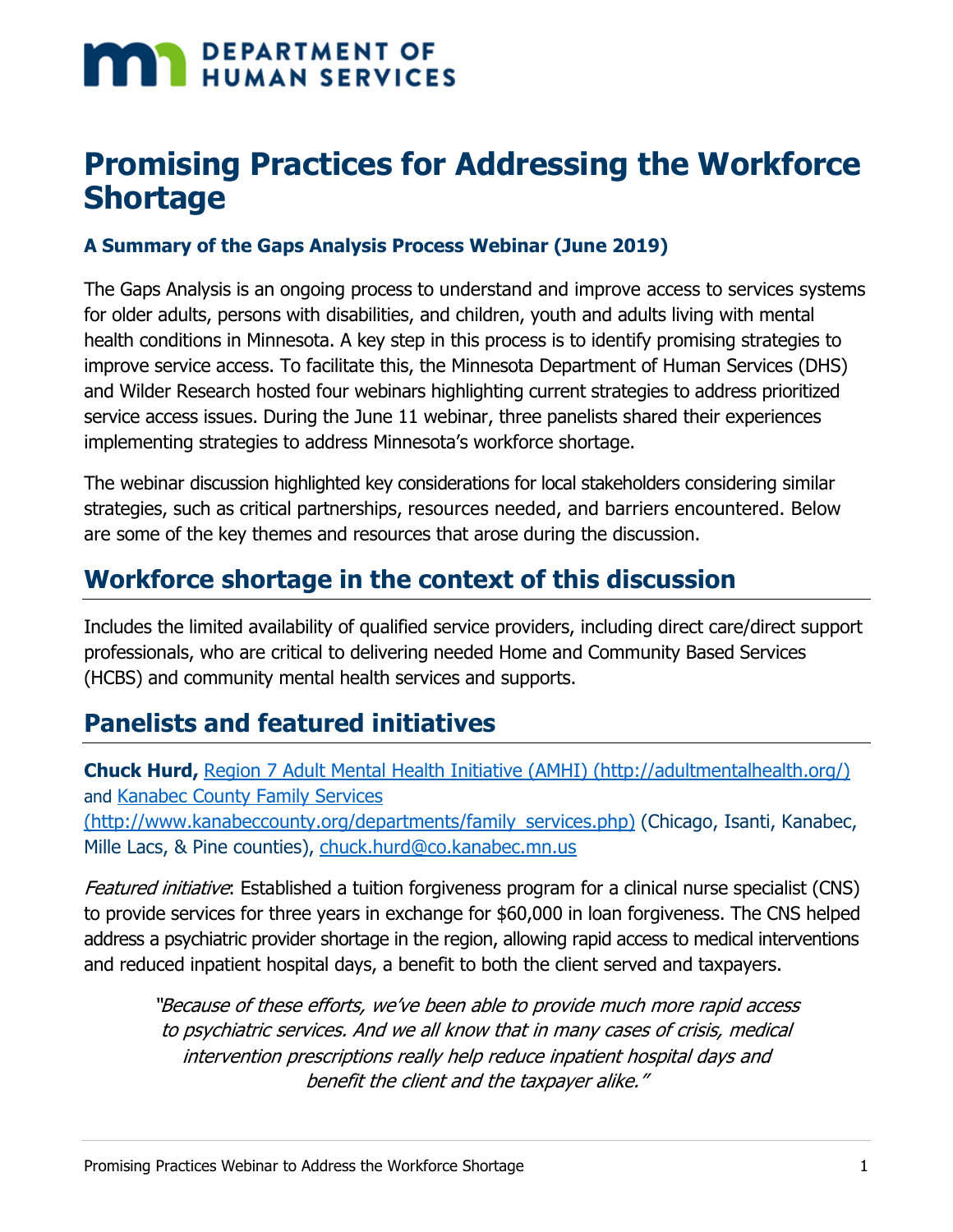**Jon Nelson**, [Residential Services Inc. \(RSI\) \(http://residentialservices.org/\),](http://www.residentialservices.org/) [jon.nelson@residentialservices.org](mailto:jon.nelson@residentialservices.org)

Featured initiative: RSI, a Duluth-based nonprofit, is a member of the first person-centered thinking training cohort organized by DHS. RSI received in-depth training on person-centered practices and tools to use with everyone in the organization. Applying these practices with RSI employees, particularly direct support professionals, has resulted in increased job satisfaction, and reduced job stress, staff turnover, and worker's compensation claims.

> "And of course we've learned some things as we went along and it's led to some changes that have really … helped with retention and helped with improving outcomes for people and one of those is the collaborative safety practices. As well as figuring out better and new ways to connect people in the community and build on some natural supports."

**Will Wilson,** Minnesota Department of Health (MDH), [Office of Rural Health and Primary Care](https://www.health.state.mn.us/facilities/ruralhealth/index.html)  [\(https://www.health.state.mn.us/facilities/ruralhealth/index.html\)](https://www.health.state.mn.us/facilities/ruralhealth/index.html)

Featured initiative: MDH offers funding and information resources to assist stakeholders in understanding workforce shortage trends and help address shortages. Will highlighted several of these resources.

▪ [Shortage designations](https://www.health.state.mn.us/facilities/underserved/designation.html) 

[\(https://www.health.state.mn.us/facilities/underserved/designation.html\)](https://www.health.state.mn.us/facilities/underserved/designation.html) - MDH collects data about the number of doctors, psychiatrists, and dentists in each region of the state; when the ratio of providers relative to the population falls below a certain number, it becomes eligible for state and federal assistance programs.

- [Licensed professionals data \(https://www.health.state.mn.us/data/workforce/reports.html\)](https://www.health.state.mn.us/data/workforce/reports.html) - MDH provides snapshots of different health care professions to inform planning statewide.
- [Office of Rural Health and Primary Care grants](http://www.health.state.mn.us/facilities/ruralhealth/funding/index.html)  [\(https://www.health.state.mn.us/facilities/ruralhealth/funding/index.html\)](http://www.health.state.mn.us/facilities/ruralhealth/funding/index.html) - Grants and assistance are available at various points in the workforce pipeline. Examples include:
	- Summer Health Care Internship Program Internships for high school and college students interested in health care professions
	- **HCBS Scholarship Grant Program Employee scholarships for education and training in** health care fields
	- National Health Service Corps Offers federal loan forgiveness, MDH provides technical assistance
	- **Health Care Loan Forgiveness and Repayment Programs Programs for health care** students or residents in several health professions. MDH also administers the federal loan forgiveness program.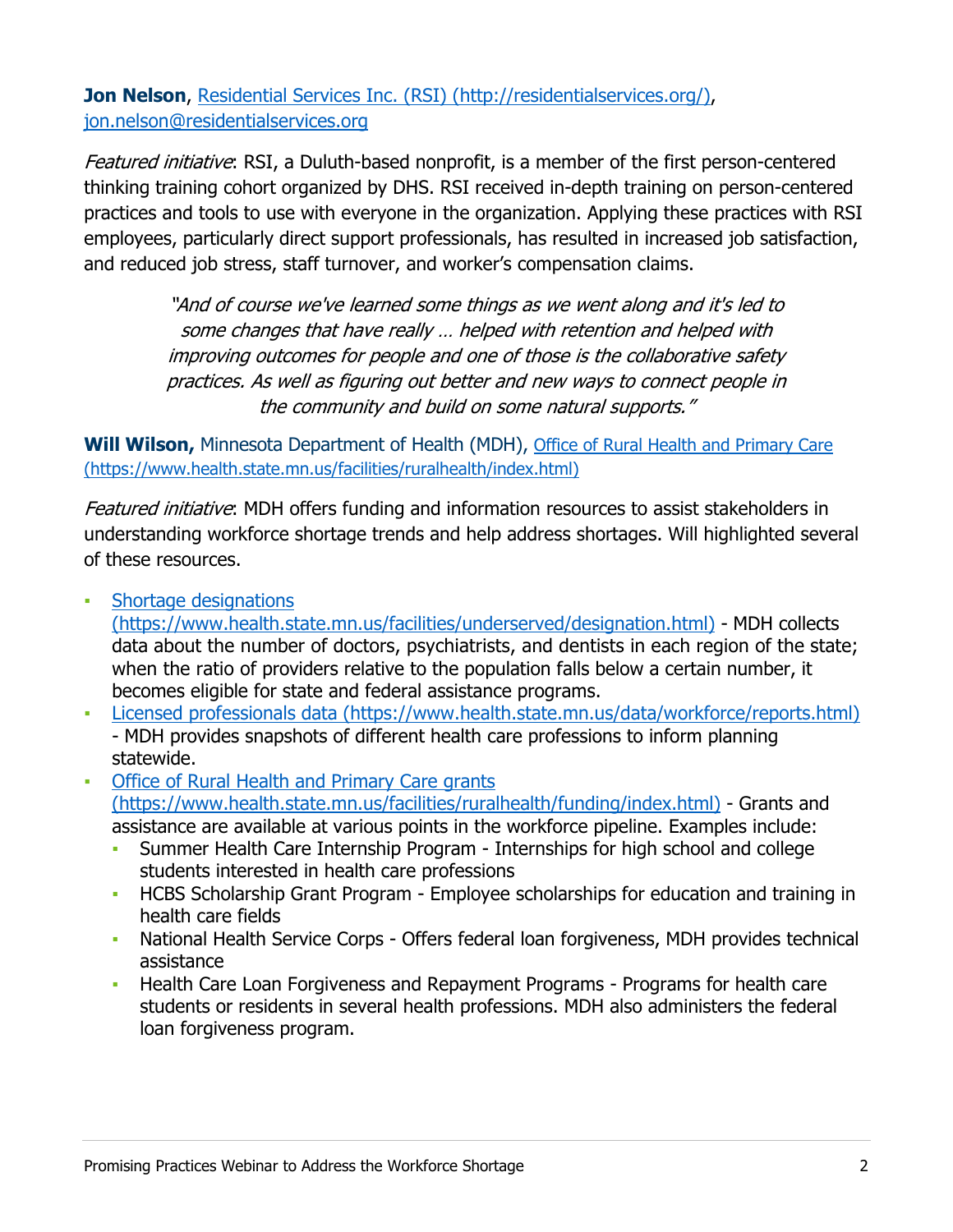### **Key themes and highlights**

**Partnerships were important for all of the featured initiatives.** Panelists highlighted partnerships as critical to addressing workforce needs.

- MDH highlighted partnerships with educational institutions as one approach. MDH partnered with technical colleges to help ensure the emerging workforce meets community needs through addressing curriculum needs, recruitment, and internship opportunities.
- **RSI worked with the Duluth Police Department, emergency room staff from area hospitals,** and mental health crisis providers to develop a person-centered model of crisis management that has improved cooperation and understanding across providers.
- Kanabec County Family Services/Region 7 AMHI quickly got support from participating counties, who helped with recruitment, hiring, and ongoing engagement of a new CNS to ensure success.

**Navigating barriers or challenges can happen at multiple levels.** The discussion on addressing barriers, including limited funding, shortages of data, and low wages, led to a rich discussion about addressing barriers on multiple levels. RSI emphasized that challenges can be addressed simultaneously at multiple levels, from individual staff changes, to organization-level changes, to county- and state-level changes.

"You know were many times when we first started out saying well we think this is something a county needs to address or the state needs to address and as we started working through the process realized there was a lot more we could do than we thought." – Jon Nelson, RSI

**Assessing effectiveness of these initiatives takes multiple forms.** These initiatives use data, trend analysis, and one-on-one feedback to understand effectiveness and plan for the future.

- RSI measures changes in outcomes like turnover and number of new staff. It can be difficult, however, to draw a correlation when doing multiple things at a time to address workforce shortages.
- **MDH uses workforce trend data, including things like turnover rates for HCBS programs and** applications for scholarship funds to understand what is happening in the field.
- The Adult Mental Health Initiative works one-on-one with their CNS to ensure a quality experience for their CNS, with the goal of retention.

"We spend a lot of time with the CNS in talking about what they want to see, what they want to do in their careers. We try to support them in any way we can…the person-centered approach has helped us to increase satisfaction in their work." – Chuck Hurd, Region 7 Adult Mental Health Initiative